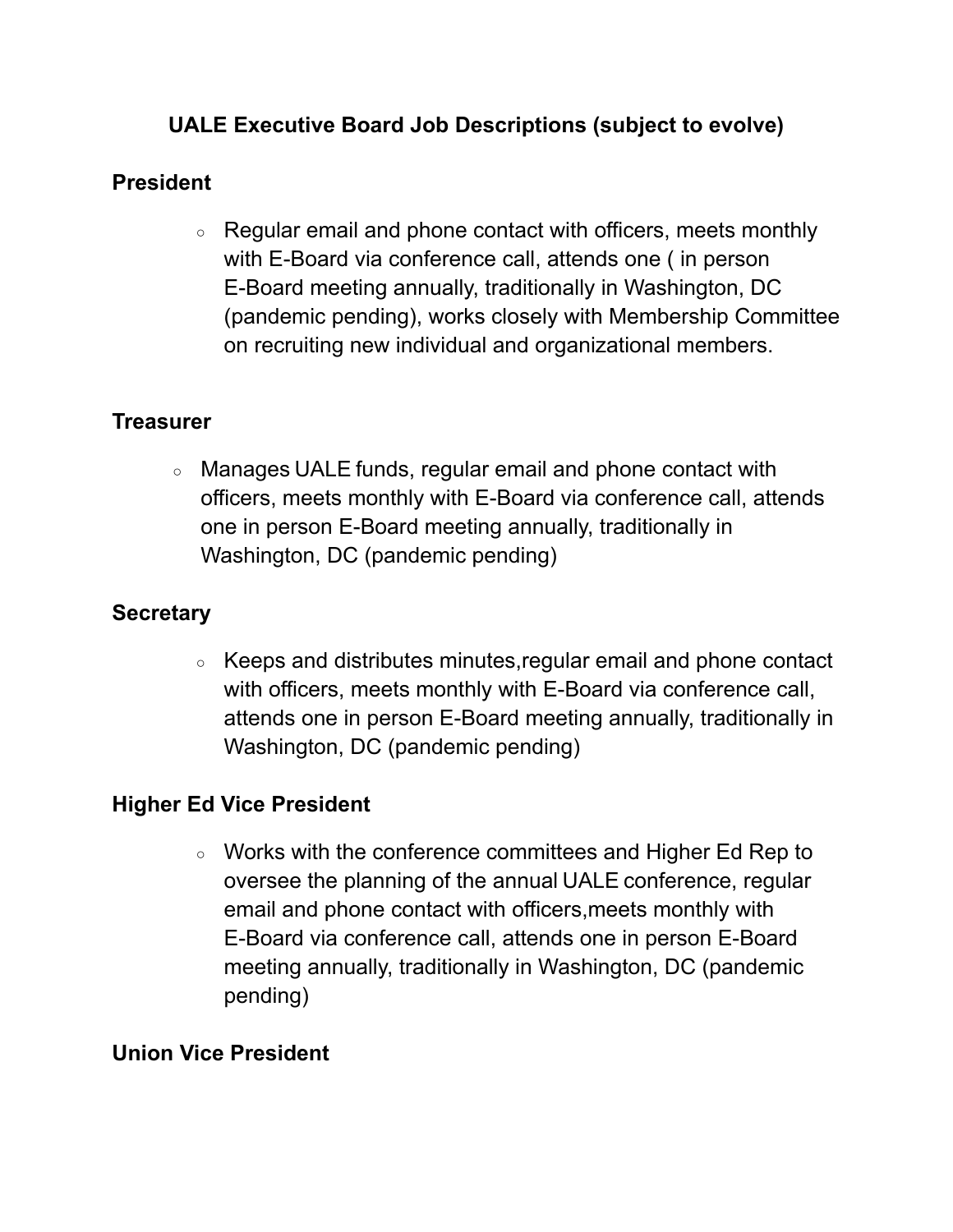○ meets monthly with E-Board via conference call, regular email and phone contact with officers, attends one in person E-Board meeting annually, traditionally in Washington, DC (pandemic pending), works closely with organized labor to engage them with UALE as a resource for labor educators.

#### **Midwest Representative**

○ Regional contact for all things UALE, helps to coordinate an annual gathering of UALE members, assists with women's summer school coordination, meets monthly with E-Board via conference call, attends one in person E-Board meeting annually, traditionally in Washington, DC (pandemic pending)

#### **Northeast Representative**

○ Regional contact for all things UALE, helps to coordinate an annual gathering of UALE members, assists with women's summer school coordination, meets monthly with E-Board via conference call, attends one in person E-Board meeting annually, traditionally in Washington, DC (pandemic pending)

### **Western Representative**

○ Regional contact for all things UALE, helps to coordinate an annual gathering of UALE members, assists with women's summer school coordination, meets monthly with E-Board via conference call, attends one in person E-Board meeting annually, traditionally in Washington, DC (pandemic pending)

#### **Southern Representative**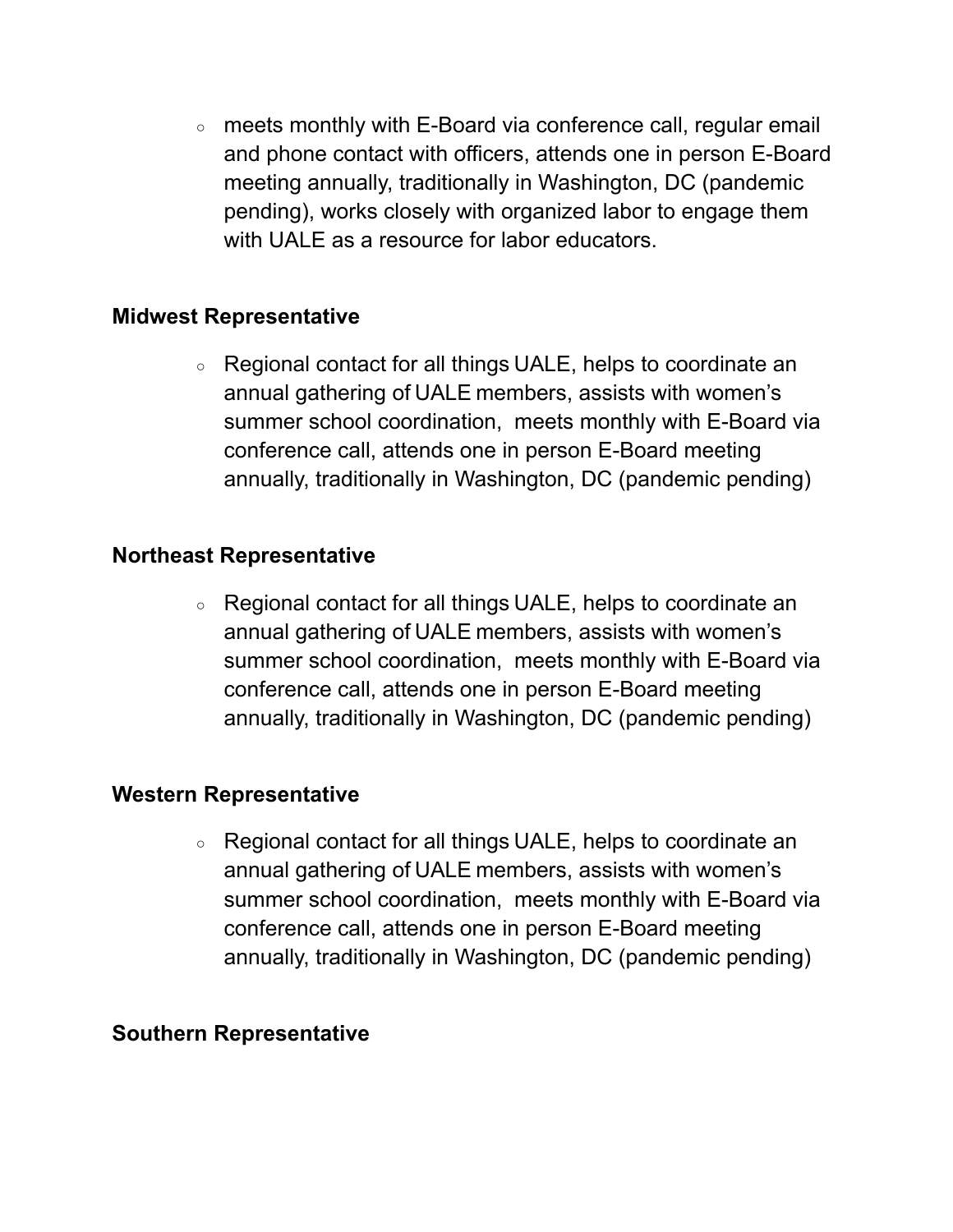○ Regional contact for all things UALE, helps to coordinate an annual gathering of UALE members, assists with women's summer school coordination, meets monthly with E-Board via conference call, attends one in person E-Board meeting annually, traditionally in Washington, DC (pandemic pending)

### **Higher Ed Representative**

○ meets monthly with E-Board via conference call, works closely with VP-Higher Ed on planning the UALE Bi-Annual Conference, attends one in person E-Board meeting annually, traditionally in Washington, DC (pandemic pending)

### **Union Representative**

○ meets monthly with E-Board via conference call, attends one in person E-Board meeting annually, traditionally in Washington, DC (pandemic pending), works with VP-Unions as a liaison to organized labor.

### **Community Representative**

○ meets monthly with E-Board via conference call, works as a liaison with community organizations engaged in labor education, assists with recruitment of community organizations to be represented at the UALE Bi-Annual conference, attends one in person E-Board meeting annually, traditionally in Washington, DC (pandemic pending)

# **At-Large (2 positions)**

○ meets monthly with E-Board via conference call, attends one in person E-Board meeting annually, traditionally in Washington, DC (pandemic pending)